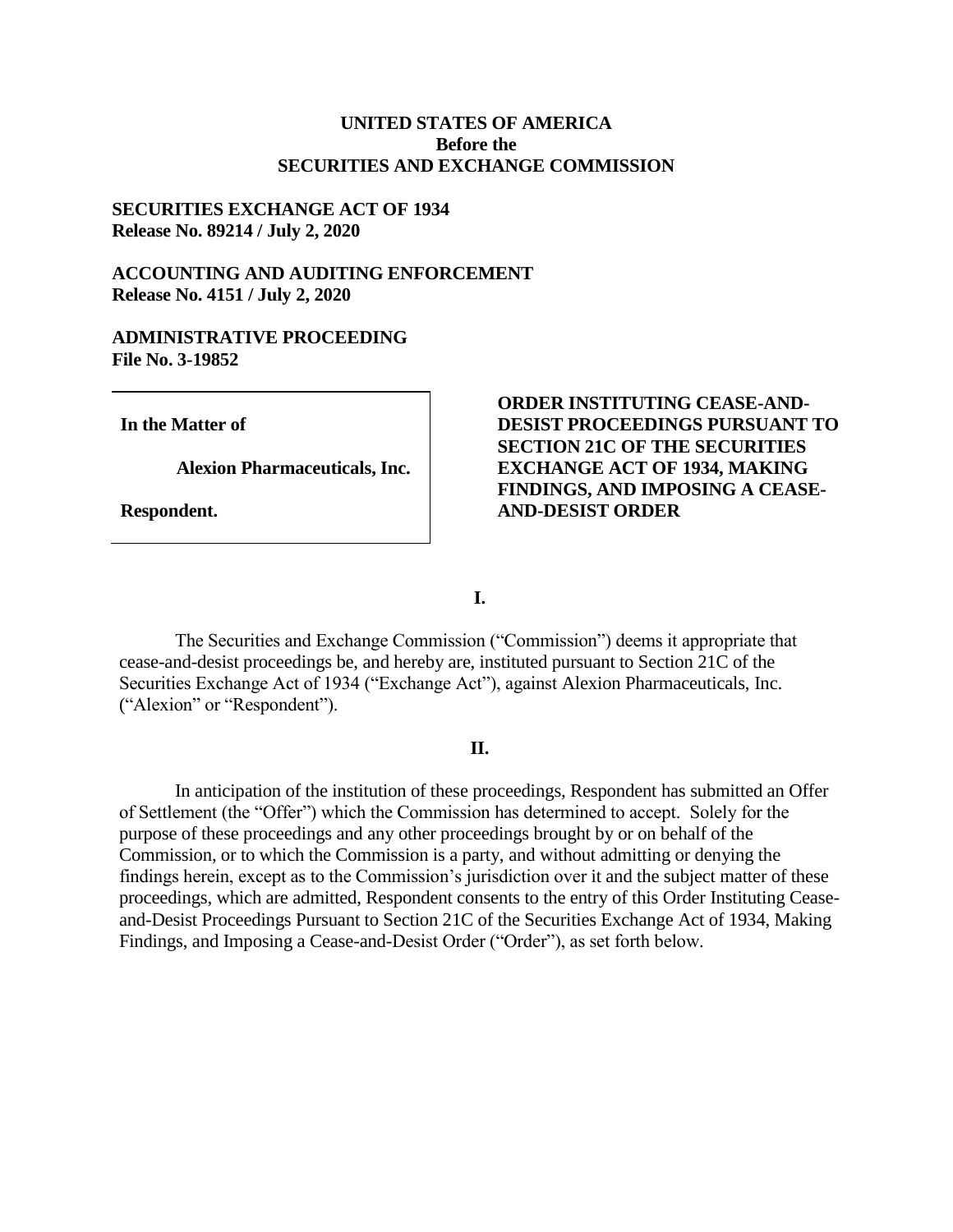# **III.**

On the basis of this Order and Respondent's Offer, the Commission finds<sup>1</sup> that:

# **Summary**

1. These proceedings arise out of Alexion's violations of the internal accounting controls and recordkeeping provisions of the Foreign Corrupt Practices Act of 1977.

2. From 2010 to 2015, Alexion's subsidiary in Turkey made payments to foreign officials in order to influence them to provide favorable regulatory treatment for Alexion's primary drug, Soliris, and to approve Soliris prescriptions for individual patients. In addition, from 2011 to 2015, Alexion's subsidiary in Russia made payments to foreign officials in order to influence the allocation of regional healthcare budgets for Soliris, increase the number of approved Soliris prescriptions, and favorably influence the regulatory treatment of Soliris. The payments were made in a variety of ways, including through the use of a third-party consultant, honoraria, and grants.

3. In connection with these improper payments, false books and records were maintained by Alexion's subsidiaries in Turkey and Russia. Alexion had insufficient internal accounting controls to detect and prevent these payments and to provide reasonable assurances that these transactions were recorded accurately in the books and records of these subsidiaries, which were consolidated into Alexion's books and records. The payments continued through 2015 due to Alexion's inadequate internal accounting controls and the lack of an effective anticorruption compliance program. As a result, Alexion was unjustly enriched by over \$14 million.

4. In addition, Alexion's inadequate internal accounting controls resulted in the failure of Alexion's subsidiaries in Brazil and Colombia to maintain accurate books and records regarding third-party payments.

# **Respondent**

5. Alexion is a global biopharmaceutical company that develops and sells drugs for patients with life-threatening rare and ultra-rare diseases. Alexion is incorporated in Delaware with its headquarters in Boston, Massachusetts. Alexion began commercial sales of its first drug, Soliris, in 2007. During the relevant time period, Soliris was approved to treat two ultra-rare diseases, paroxysmal nocturnal hemoglobinuria ("PNH") and atypical hemolytic uremic syndrome ("aHUS").

6. Alexion serves patients in approximately 50 countries and employs approximately 3,000 people worldwide.

 $\overline{a}$ 

<sup>&</sup>lt;sup>1</sup> The findings herein are made pursuant to Respondent's Offer of Settlement and are not binding on any other person or entity in this or any other proceeding.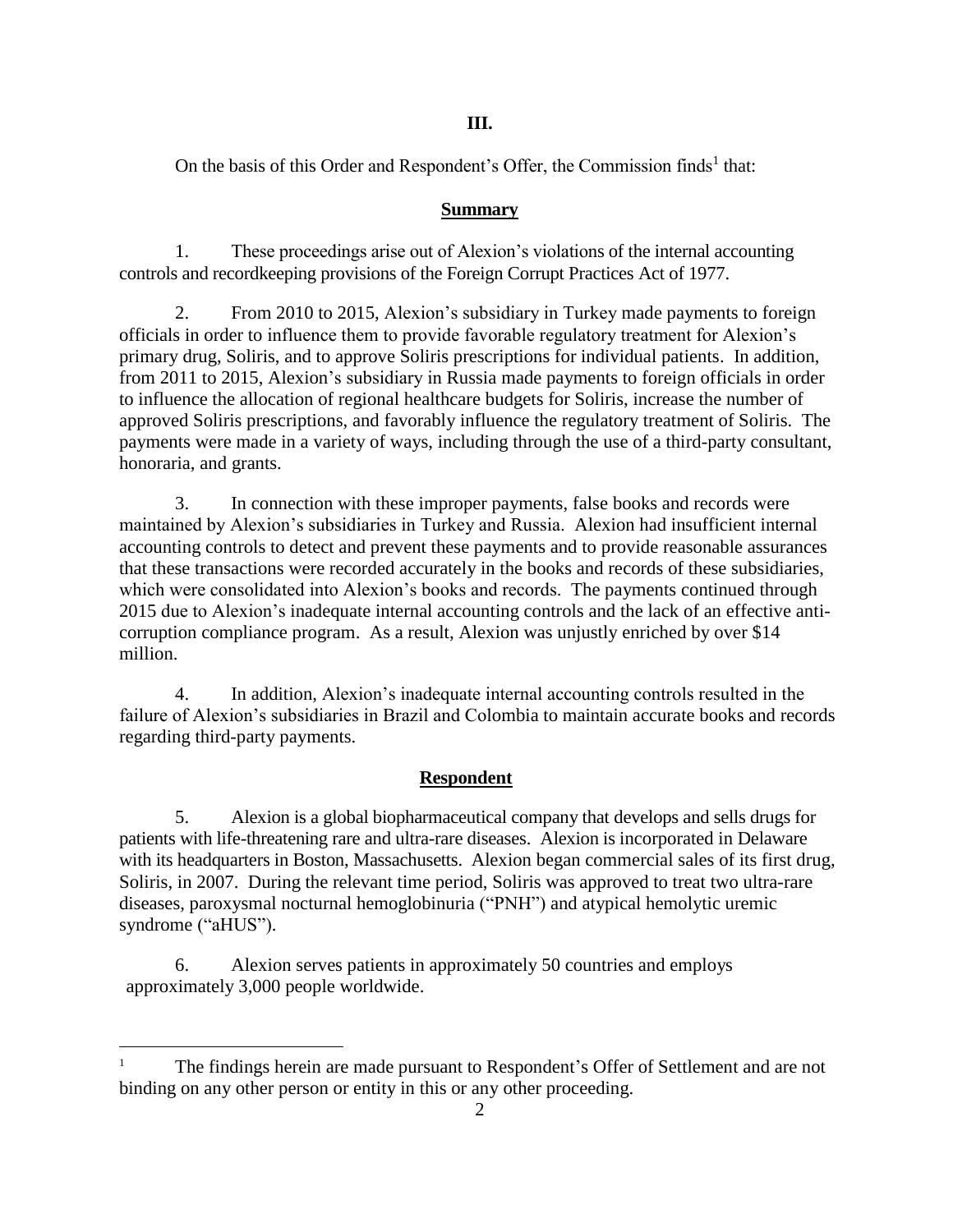7. Alexion issued and maintains a class of publicly-traded securities registered pursuant to Section 12(b) of the Exchange Act, which have traded on the Nasdaq Stock Market LLC since 1996.

### **Other Relevant Entities**

8. **Alexion Ilaç Ticaret Limited Sirketi** ("Alexion Turkey") is a wholly-owned Alexion subsidiary incorporated in 2010. Alexion Turkey's books and records were consolidated into Alexion's financial statements.

9. **Alexion Pharma OOO** ("Alexion Russia") is a wholly-owned Alexion subsidiary incorporated in 2012. Alexion Russia's books and records were consolidated into Alexion's financial statements.

10. **Alexion Pharma Brazil** ("Alexion Brazil") is a wholly-owned Alexion subsidiary incorporated in 2009. Alexion Brazil's books and records were consolidated into Alexion's financial statements.

11. **Alexion Pharma Colombia SAS** ("Alexion Colombia") is a wholly-owned Alexion subsidiary incorporated in 2009. Alexion Colombia's books and records were consolidated into Alexion's financial statements.

## **Facts**

### **Turkey**

12. Alexion began selling Soliris through Turkey's named patient sales ("NPS") program in 2009. Under Turkish law, each patient's application to begin Soliris therapy required review and approval by health care providers ("HCPs") appointed to serve on commissions in Turkey's Ministry of Health, separate approvals to pay for the prescription, and recurring approvals to continue the patient on Soliris therapy. Alexion Turkey paid HCPs employed at state-owned healthcare institutions for services, including research and educational events.

13. Alexion initially struggled to get these approvals for Soliris. In January 2010, a senior Ministry of Health official suggested to an Alexion Turkey regional account manager that, to obtain more patient approvals, Alexion Turkey may need to make payments to government officials. Thereafter, Alexion Turkey hired a consultant ("Consultant") to assist Alexion Turkey with the patient approval process. The Consultant was hired in significant part due to the Consultant's connections to top Ministry of Health officials.

14. From 2010 to 2015, Alexion Turkey paid the Consultant over \$1.3 million, consisting of consulting fees and purported expense reimbursements. The Consultant passed a portion of these funds on to Turkish government officials, in the form of cash, meals, or gifts, to secure favorable treatment for Soliris. As a result of these payments, Alexion Turkey not only secured approvals for patient prescriptions, but also received confidential information and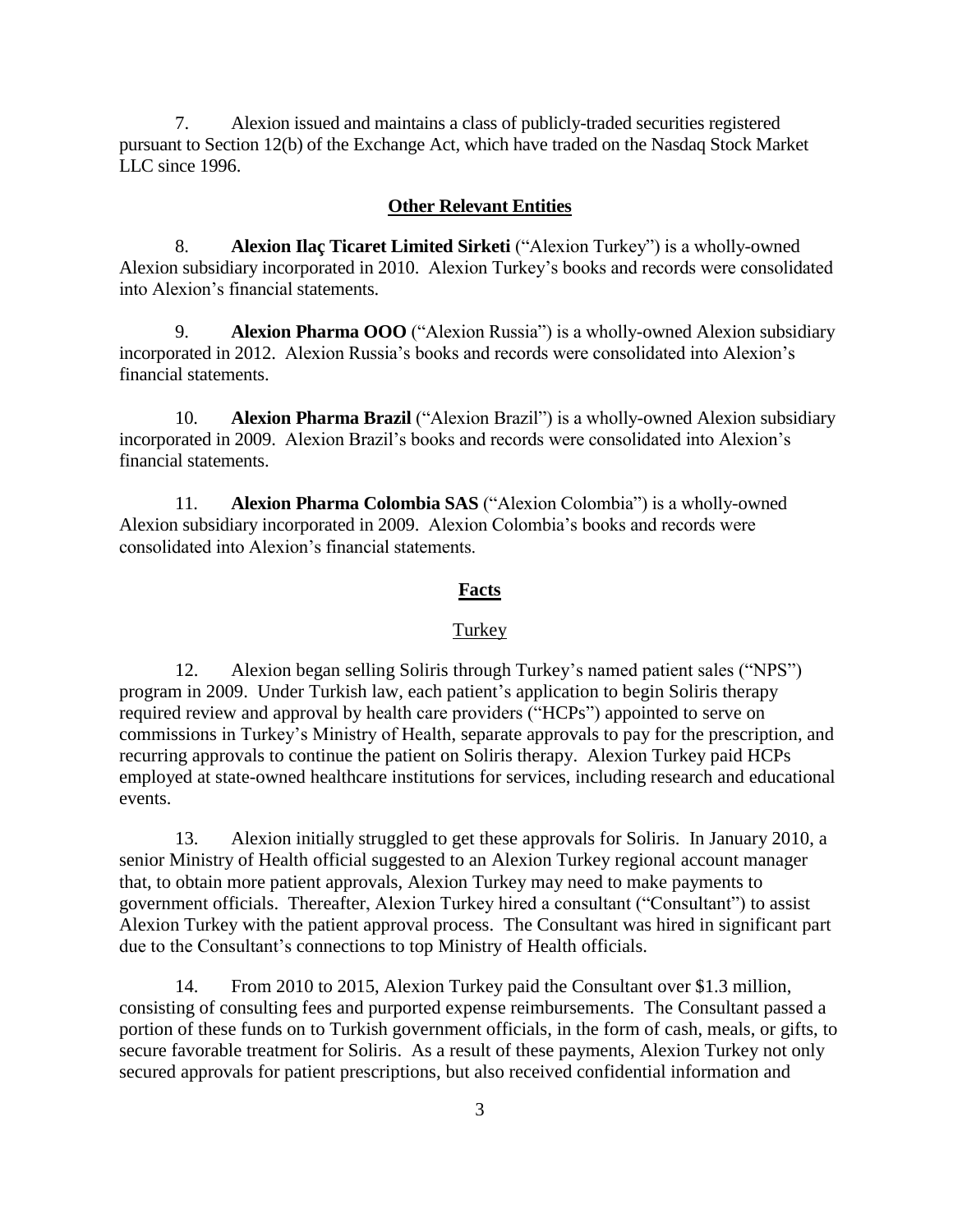advance feedback from government officials on regulatory submissions. Alexion Turkey recorded these improper payments inaccurately, claiming them as legitimate expenses.

15. Two Alexion Turkey managers made some of the payments to the Consultant by asking a third-party vendor to pay the Consultant and provide falsified invoices for reimbursement to Alexion Turkey. Certain Alexion Turkey employees recorded these payments inaccurately in Alexion Turkey's books and records. Further, an Alexion Turkey manager directed that the description of the Consultant's claimed expenses should be written in pencil. The use of pencil would allow the description of the expenses to be easily changed or concealed.

16. Alexion Turkey failed to require that the Consultant provide sufficient documentation of expenses or services provided in return for the payments. From 2010 to 2015, the Consultant provided little or no explanation for many expenses, and failed to provide independent documentation for most of the purported expenses. Expense documentation that was submitted often sought reimbursement for large, vague expenses (e.g., categorized only as "other expense"). Even so, expense documentation associated with some of the payments indicates that the funds were for the benefit of government officials (e.g., noting first names of known government officials on submitted expense reports or notes attached thereto).

17. In addition to paying government officials through the Consultant, from 2012 to 2015, Alexion Turkey managers paid over \$100,000 to or at the request of HCPs serving on Ministry of Health commissions. These HCPs were responsible for approving or denying patient prescriptions for Soliris and had influence over key regulatory matters, such as treatment guidelines and reimbursement criteria. Alexion Turkey paid these HCPs to influence them to approve patient prescriptions and support regulatory actions favorable to Soliris. These payments were recorded inaccurately in Alexion Turkey's books and records as honoraria and grants.

18. For example, from 2012 to 2014, Alexion Turkey paid over \$15,000 to or at the request of an HCP who Alexion Turkey senior management recognized was "the decision maker for the reimbursement criteria[]" for aHUS and the decision-maker for the approval of patient prescriptions for Soliris. Alexion Turkey began paying the HCP once the HCP assumed responsibility for approving or denying patient prescriptions. Alexion Turkey made these payments to improperly influence the HCP to make decisions that would favor Alexion, including approving patient prescriptions for Soliris.

19. At the time these payments were made, Alexion Turkey employees had received limited training regarding anti-bribery compliance. Further, despite Alexion's knowledge of the risk of doing business in Turkey, Alexion failed to devise and maintain internal accounting controls that were sufficient to provide reasonable assurances that payments to third parties, including consultants and HCPs, were supported by adequate documentation and were for legitimate purposes.

20. As a result of the conduct described above in Turkey, Alexion was unjustly enriched by over \$6.6 million.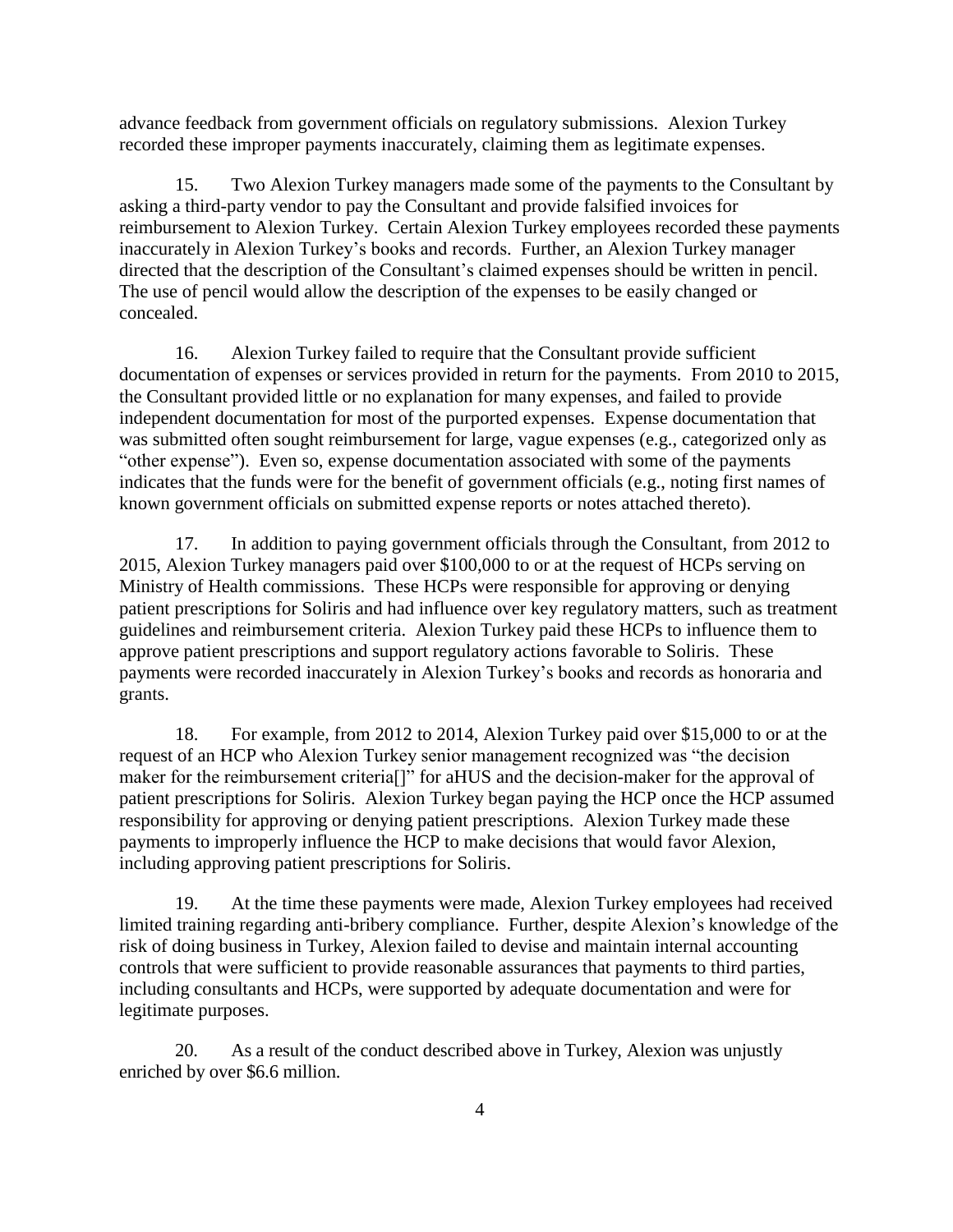### Russia

21. Alexion began selling Soliris in Russia in 2012. At that time, Soliris was sold through an NPS process and reimbursed through regional healthcare spending, which required the various regions in Russia to allocate funds to Soliris from regional healthcare budgets.

22. Alexion Russia paid HCPs employed at state-owned healthcare institutions for services, including research, consulting on specific topics, and hosting educational events and activities. Certain state-employed HCPs also served in official roles at the regional and federal levels of the Russian government healthcare system. These HCPs provided expert opinions relied upon by decision-makers regarding the allocation of regional healthcare budgets and the regulatory treatment of Soliris. Alexion Russia senior managers believed that these HCPs had decision-making authority regarding regional healthcare budgets and regulatory decisions. From 2011 to 2015, Alexion Russia made over \$1 million in payments to these HCPs, which included funds paid to influence the HCPs to take positions favorable to Alexion Russia in connection with regional budget allocations, to increase the number of approved Soliris prescriptions, and to favorably influence the regulatory treatment of Soliris. These payments were recorded inaccurately in Alexion Russia's books and records as honoraria, educational expenses, business meeting expenses, and scientific research.

23. Some specific examples of Alexion Russia's improper payments to HCPs in Russia are as follows:

a. In 2011 and 2012, certain Alexion Russia managers prioritized strengthening Alexion Russia's relationship with Physician A because Physician A was the chair of a committee that made recommendations concerning the allocation of rare disease funds in one region of Russia and because Physician A was tasked by the Russian government with proposing medical standards used to diagnose and treat PNH. Alexion Russia made honoraria and research payments to Physician A in significant part to influence the regional budget and standards in favor of Soliris. Physician A provided Alexion Russia with a copy of draft diagnostic standards and the ability to comment and revise the standards before they were submitted to the Ministry of Health. Patients requiring Soliris treatment were allocated 52% of the regional Ministry of Health budget in Physician A's region in 2013. Physician A received approximately \$100,000 from Alexion Russia from 2012 to 2015.

b. From 2011 to 2015, Alexion Russia paid over \$85,000 to Physicians B and C in the form of honoraria, research, and educational expenses, and in the form of a grant to the institution that employed Physician C. Physicians B and C were each geneticists and chief nonstaff specialist advisors to the Ministry of Health. Physician B was tasked by the Ministry of Health with developing and submitting a list of rare diseases to the Ministry of Health, while Physician C was tasked with reviewing and advising the Ministry of Health on Alexion Russia's application to include Soliris on a list of drugs used to treat certain diseases. Internal Alexion Russia documents reflect that payments to Physicians B and C were made in significant part to improperly influence these Physicians in favor of Soliris. For example, Alexion Russia began paying Physician C and Physician C's organization after learning that Physician C was tasked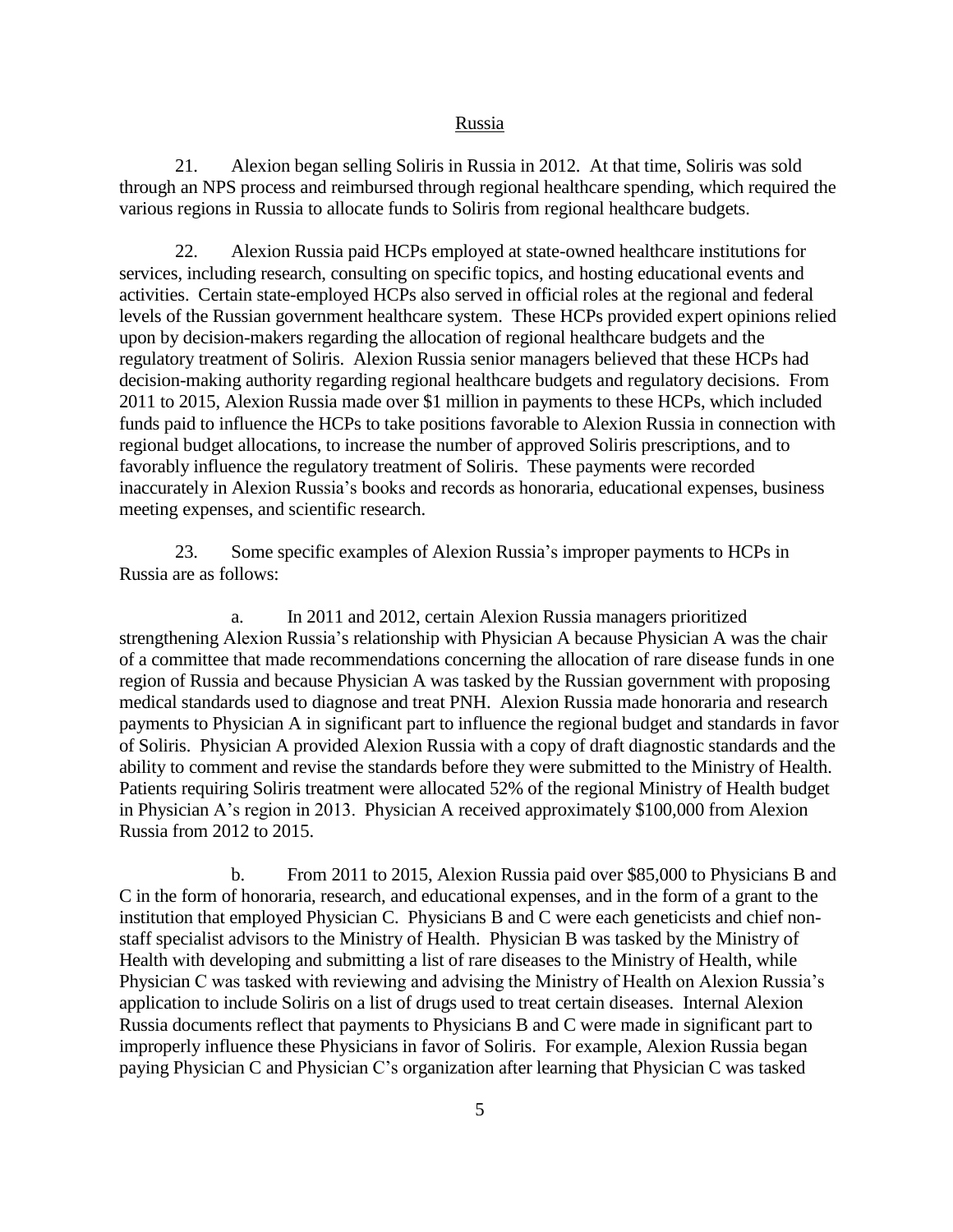with advising the Ministry of Health regarding Soliris. After making payments to Physician C and Physician C's organization, an Alexion Russia employee recommended providing another payment to Physician C's organization and stated that Alexion Russia hoped to "receive support to include [ultra-rare diseases treated by Alexion drugs] in all possible lists," which would facilitate the prescription and reimbursement of Alexion's products. After making payments to Physician C and his organization, an Alexion Russia employee stated that Physician C "cooperated" with Alexion Russia on the "programs within [Physician C's] influence on regions in terms of standards and funding, through [Physician C's] specialized committee."

24. Despite Alexion's knowledge of the risk of doing business in Russia, Alexion failed to devise and maintain internal accounting controls that were sufficient to provide reasonable assurances that payments to HCPs in Russia were supported by adequate documentation and were for legitimate business purposes.

25. As a result of the conduct described above in Russia, Alexion was unjustly enriched by over \$7.5 million.

## Brazil and Colombia

26. From 2013 to 2015, certain employees at Alexion Brazil and Alexion Colombia created or directed third parties to create inaccurate financial records concerning payments to third parties, including patient advocacy organizations ("PAOs").

27. For example, in 2013 and 2014, an Alexion Brazil manager caused a PAO to pay for the manager's personal expenses for alcohol and personal travel, and to submit a fictitious invoice, which was then reimbursed by Alexion Brazil. In 2014 and 2015, the same manager and an employee in Alexion Brazil submitted grant requests to Alexion's global grant review committee that misstated how the requested funds would be allocated to the different activities covered in the grant request.

28. As a further example, on one occasion in 2014, in order to provide funds to a PAO, an Alexion Colombia senior manager directed a PAO to submit an invoice that falsely described that the funds would be used for "legal support" services. This inaccurate invoice allowed Alexion Colombia to approve the payment locally instead of obtaining approval for the payment through the global grant process, as required by Alexion's policies.

29. Further, Alexion Brazil and Alexion Colombia failed to maintain adequate books and records of certain of its financial transactions involving payments to third parties. Notably, both subsidiaries failed to regularly maintain certain documents underlying a substantial number of financial transactions. Additionally, Alexion failed to prevent the destruction of relevant documents by certain employees of Alexion Brazil.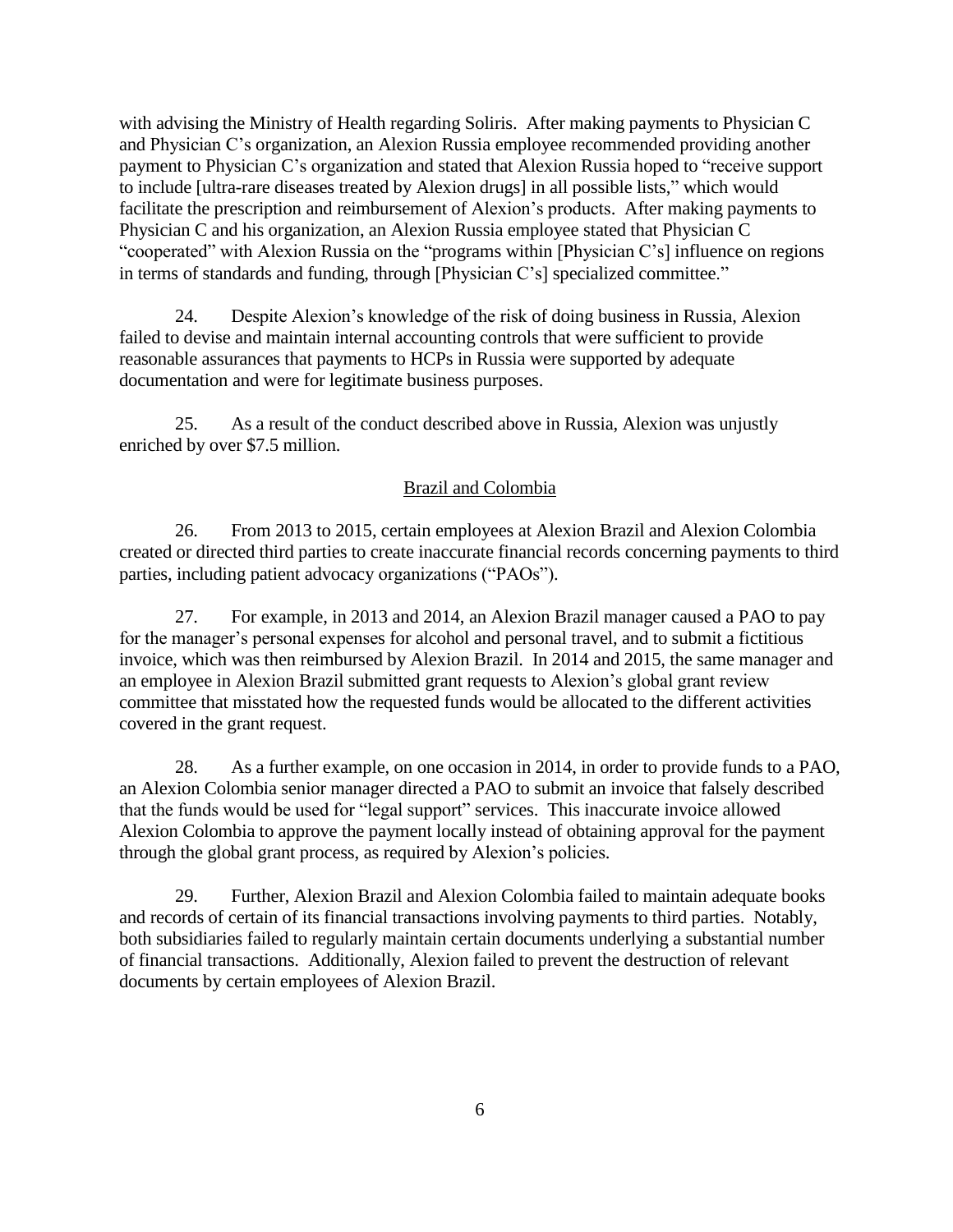## Legal Standards and Violations

30. Under Section 21C(a) of the Exchange Act, the Commission may impose a cease-and-desist order upon any person who is violating, has violated, or is about to violate any provision of the Exchange Act or any rule or regulation thereunder.

31. As a result of the conduct described above, Alexion violated Section  $13(b)(2)(A)$ of the Exchange Act, which requires issuers to make and keep books, records, and accounts which, in reasonable detail, accurately and fairly reflect their transactions and dispositions of the assets of the issuer. As a result of the conduct described above, Alexion violated Section 13(b)(2)(B) of the Exchange Act, which requires issuers to devise and maintain a system of internal accounting controls sufficient to provide reasonable assurances that (i) transactions are executed in accordance with management's general or specific authorization; (ii) transactions are recorded as necessary (I) to permit preparation of financial statements in conformity with generally accepted accounting principles or any other criteria applicable to such statements, and (II) to maintain accountability for assets; (iii) access to assets is permitted only in accordance with management's general or specific authorization; and (iv) the recorded accountability for assets is compared with the existing assets at reasonable intervals and appropriate action is taken with respect to any differences.

32. As a result of the conduct described above, Alexion violated Section 13(b)(2)(A) of the Exchange Act because its books and records did not accurately reflect certain expenses and payments, including improper payments to foreign officials and third parties. Alexion violated Section 13(b)(2)(B) of the Exchange Act by failing to devise and maintain sufficient internal accounting controls over the payments to foreign officials and third parties.

# **Alexion's Remedial Efforts and Cooperation**

33. In determining to accept the Offer, the Commission considered remedial acts undertaken by Alexion and cooperation afforded to the Commission staff.

34. Alexion's cooperation included providing regular briefings to Commission staff regarding the facts developed in its internal investigation in multiple countries and the forensic accounting review that Alexion undertook, and identifying and providing translations of key documents.

35. Alexion's remediation included strengthening and expanding its global compliance organization; enhancing its policies and procedures regarding payments to third parties, including the implementation of a centralized system to track and monitor third-party payments; revamping its HCP engagement process and oversight; enhancing its internal audit function; conducting proactive compliance market reviews; and improving training provided to employees regarding anti-corruption.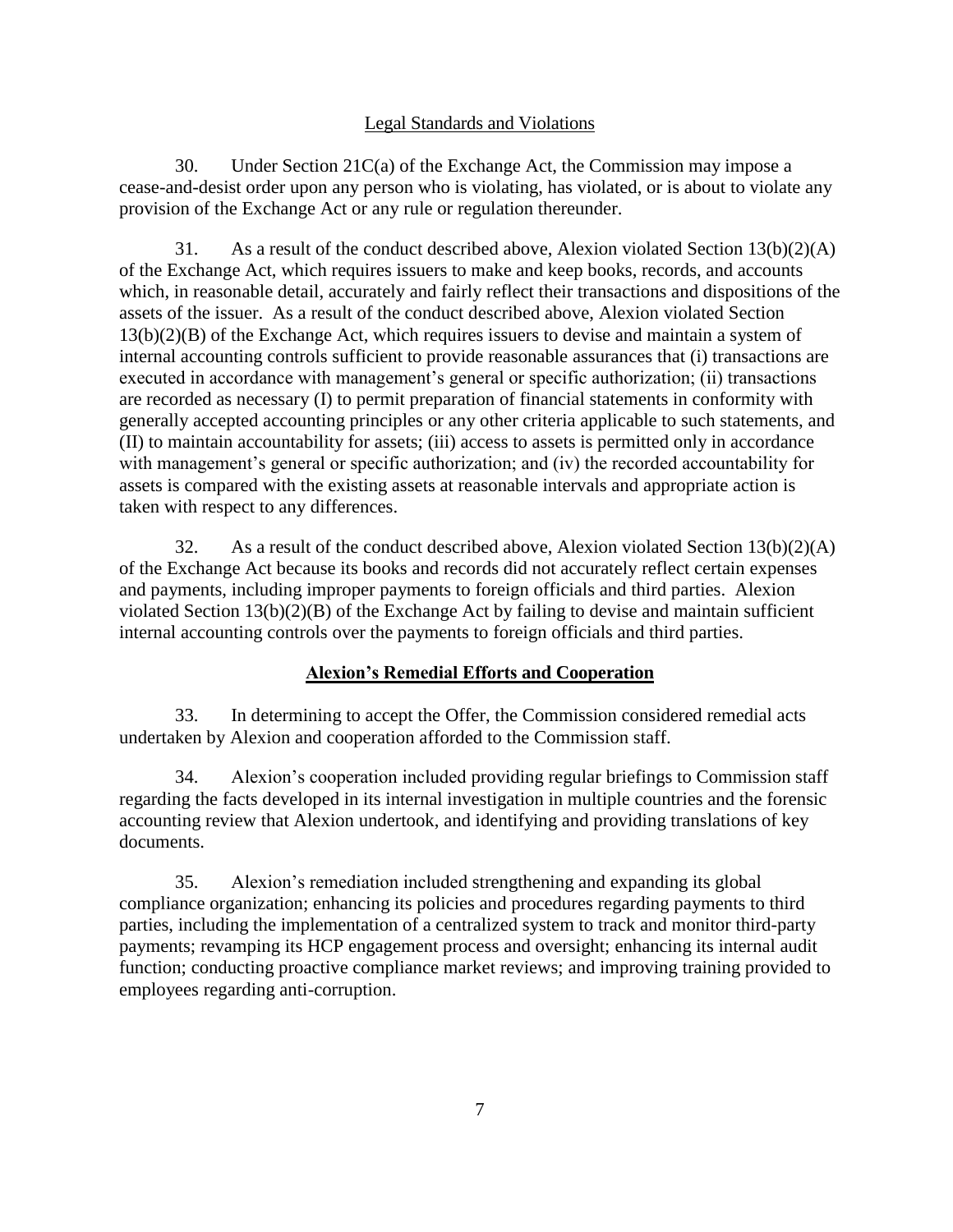In view of the foregoing, the Commission deems it appropriate to impose the sanctions agreed to in Respondent Alexion's Offer.

Accordingly, it is hereby ORDERED that**:**

A. Pursuant to Section 21C of the Exchange Act, Respondent Alexion cease and desist from committing or causing any violations and any future violations of Sections 13(b)(2)(A) and 13(b)(2)(B) of the Exchange Act.

B. Respondent shall, within 14 days of the entry of this Order, pay disgorgement of \$14,210,194 and prejudgment interest of \$3,766,337 to the Securities and Exchange Commission for transfer to the general fund of the United States Treasury, subject to Exchange Act Section  $21F(g)(3)$ . If timely payment is not made, additional interest shall accrue pursuant to SEC Rule of Practice 600. Respondent shall, within 14 days of the entry of this Order, pay a civil money penalty in the amount of \$3,500,000 to the Securities and Exchange Commission for transfer to the general fund of the United States Treasury, subject to Exchange Act Section  $21F(g)(3)$ . If timely payment is not made, additional interest shall accrue pursuant to 31 U.S.C. § 3717.

Payment must be made in one of the following ways:

- (1) Respondent may transmit payment electronically to the Commission, which will provide detailed ACH transfer/Fedwire instructions upon request;
- (2) Respondent may make direct payment from a bank account via Pay.gov through the SEC website at [http://www.sec.gov/about/offices/ofm.htm;](http://www.sec.gov/about/offices/ofm.htm) or
- (3) Respondent may pay by certified check, bank cashier's check, or United States postal money order, made payable to the Securities and Exchange Commission and hand-delivered or mailed to:

Enterprise Services Center Accounts Receivable Branch HQ Bldg., Room 181, AMZ-341 6500 South MacArthur Boulevard Oklahoma City, OK 73169

Payments by check or money order must be accompanied by a cover letter identifying Alexion's name as a Respondent in these proceedings, and the file number of these proceedings; a copy of the cover letter and check or money order must be sent to Melissa Hodgman, Division of Enforcement, Securities and Exchange Commission, 100 F St., NE, Washington, DC 20549-5553.

C. Amounts ordered to be paid as civil money penalties pursuant to this Order shall be treated as penalties paid to the government for all purposes, including all tax purposes. To